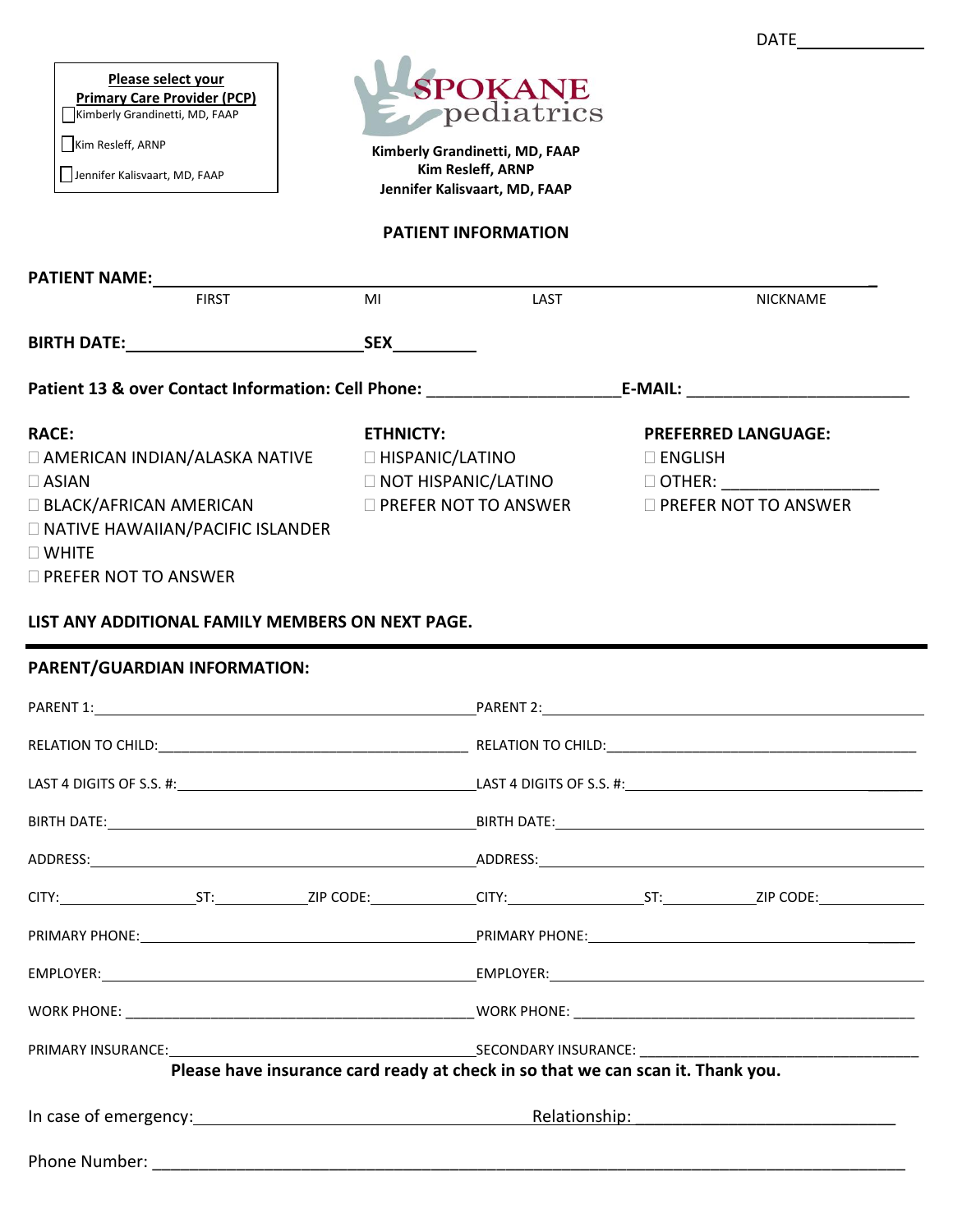

| <b>RACE:</b><br>□ AMERICAN INDIAN/ALASKA NATIVE □ HISPANIC/LATINO<br>$\Box$ ASIAN<br>□ BLACK/AFRICAN AMERICAN □ PREFER NOT TO ANSWER □ PREFER NOT TO ANSWER<br><b>NATIVE HAWAIIAN/PACIFIC ISLANDER</b><br>$\Box$ WHITE<br>$\Box$ PREFER NOT TO ANSWER | <b>ETHNICTY:</b><br>□ NOT HISPANIC/LATINO       □ OTHER: __________________                                     | <b>PREFERRED LANGUAGE:</b><br>$\square$ ENGLISH                                                 |  |
|-------------------------------------------------------------------------------------------------------------------------------------------------------------------------------------------------------------------------------------------------------|-----------------------------------------------------------------------------------------------------------------|-------------------------------------------------------------------------------------------------|--|
|                                                                                                                                                                                                                                                       |                                                                                                                 |                                                                                                 |  |
|                                                                                                                                                                                                                                                       |                                                                                                                 |                                                                                                 |  |
| <b>RACE:</b><br>$\Box$ AMERICAN INDIAN/ALASKA NATIVE $\Box$ HISPANIC/LATINO<br>$\Box$ ASIAN<br>$\Box$ BLACK/AFRICAN AMERICAN<br><b>NATIVE HAWAIIAN/PACIFIC ISLANDER</b><br>$\Box$ WHITE<br>$\Box$ PREFER NOT TO ANSWER                                | <b>ETHNICTY:</b><br><b>NOT HISPANIC/LATINO</b><br>$\square$ PREFER NOT TO ANSWER $\square$ PREFER NOT TO ANSWER | <b>PREFERRED LANGUAGE:</b><br>$\square$ ENGLISH<br>□ OTHER: _______________                     |  |
|                                                                                                                                                                                                                                                       |                                                                                                                 |                                                                                                 |  |
|                                                                                                                                                                                                                                                       |                                                                                                                 |                                                                                                 |  |
| <b>RACE:</b><br><b>NO AMERICAN INDIAN/ALASKA NATIVE</b><br>$\Box$ ASIAN<br><b>BLACK/AFRICAN AMERICAN</b><br><b>NATIVE HAWAIIAN/PACIFIC ISLANDER</b><br>$\Box$ WHITE<br>$\Box$ PREFER NOT TO ANSWER                                                    | <b>ETHNICTY:</b><br>□ HISPANIC/LATINO<br><b>NOT HISPANIC/LATINO</b><br><b>DI PREFER NOT TO ANSWER</b>           | <b>PREFERRED LANGUAGE:</b><br>$\square$ ENGLISH<br>$\Box$ OTHER:<br>$\Box$ PREFER NOT TO ANSWER |  |

**If you are registering more than 4 children, please ask the front desk for an additional form.**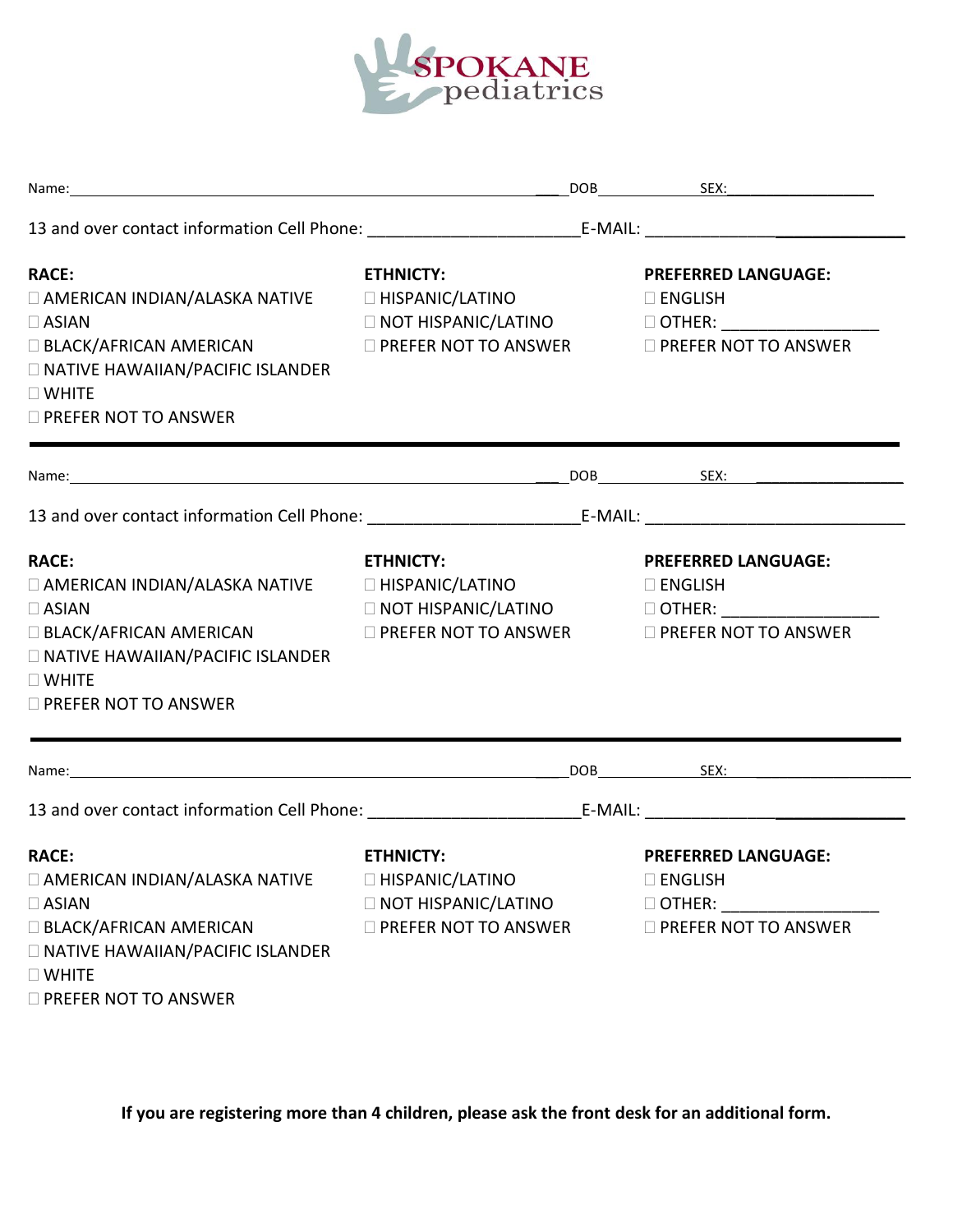

**Kimberly Grandinetti, MD, FAAP Kimberly Resleff, ARNP Jennifer Kalisvaart, MD, FAAP Payment Policy HIPAA Acknowledgement**

#### **PAYMENT IS EXPECTED AT THE TIME OF SERVICE UNLESS PRIOR PAYMENT ARRANGEMENTS ARE MADE WITH OUR BILLING DEPARTMENT.**

Payment may be made by cash, check or credit card. On accounts which have established payment arrangements, the payment is due upon receipt of the monthly statement. In lieu of payment at the time of service we can bill the following insurers or insurance plans directly:

Premera Blue Cross (Heritage/Foundation, PPO, LifeWise) Molina Apple Health First Choice Health Plan Actor Actor Aetna WA Medicaid (DSHS Apple Health) United Healthcare Cigna Healthcare Blue Shield (Blue Card) Plans Kaiser Permanente Asuris Asuris Asuris Asuris Asuris Asuris Asuris Asuris Asuris Asuris Asuris Asuris Asuris A

It is up to you to provide us with all information necessary to bill your insurance company. We do not guarantee payment. You will be responsible for payment of all services not covered by your insurance company. It is your responsibility to follow up with your insurance to ensure payment is made. Known deductibles not yet satisfied are also due at time of service.

**DELINQUENT ACCOUNTS**: all accounts are due and payable within 30 days of services rendered. A **\$25.00** returned check fee applied to any check returned by the bank. Unless a payment schedule has been arranged with the billing department, accounts left unpaid after 120 days will be turned over to an agency for collection follow-up and may result in dismissal from our practice of all children for whom you are the guarantor.

**MEDICAID WAIVER:** I \_\_\_\_ do \_\_\_\_ do not (check one) have Medicaid (DSHS) insurance coverage (either primary or secondary). If I do, I understand that if my Medicaid plan does not cover certain services provided, I am responsible for any balance due.

**ACKNOWLEDGEMENT:** I have read the above policy statement and understand that regardless of any insurance coverage I may have for my child(ren), I am responsible for payment of my account in a timely manner. I agree that in the event that costs and/or fees are incurred in connection with the collection of my account, I will pay all such cost and fees, including but not limited to collection costs, attorney fees and all court costs.

**AUTHORIZATION TO PAY BENEFITS TO THE PHYSICIAN**: I hereby authorize payment by my insurance company directly to Spokane Pediatrics for those charges as described on the billing statement.

**AUTHORIZATION TO RELEASE INFORMATION:** I hereby authorize Spokane Pediatrics to release my insurance company any and all information they may require concerning patient care.

#### **HIPAA Acknowledgement**

I have received the Notice of Privacy Practice, and I have been provided an opportunity to review it.

I am the guarantor for the following individuals (and for whom I give Spokane Pediatrics permission to treat): (Please Print)

| <b>Guarantor's Signature:</b><br><u> 1980 - Jan Sterling von Berger von Berger von Berger von Berger von Berger von Berger von Berger von Berger</u> | Date                            |
|------------------------------------------------------------------------------------------------------------------------------------------------------|---------------------------------|
|                                                                                                                                                      | DOB <u>______________</u>       |
|                                                                                                                                                      | DOB ___________________________ |
|                                                                                                                                                      |                                 |
|                                                                                                                                                      |                                 |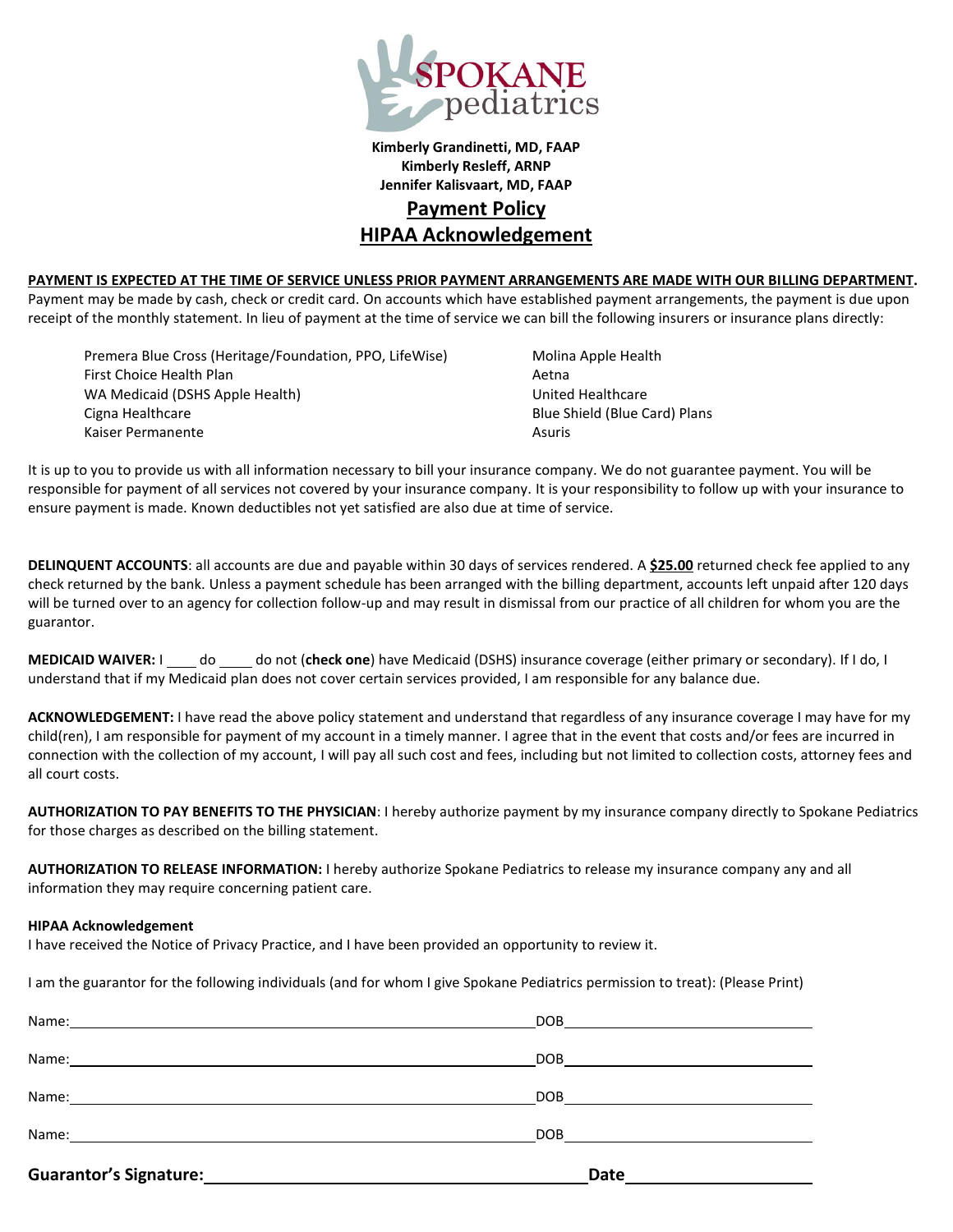

### **Kimberly Grandinetti, MD, FAAP Kimberly Resleff, ARNP Jennifer Kalisvaart, MD, FAAP**

## **APPOINTMENT REMINDER/PATIENT COMMUNICATION**

By providing your contact information below, you are granting permission to be contacted via those communication channels for appointment reminders, reminders to schedule your next appointment and important announcements about our practice.

Parent 1 Cell Phone \_\_\_\_\_\_\_\_\_\_\_\_\_\_\_\_\_\_\_\_\_\_\_\_\_\_\_\_\_\_

Parent 2 Cell Phone **Exercise 2** 

Home Phone

Email

 YES, I WOULD LIKE ACCESS TO PATIENT PORTAL FOR MY CHILDREN UNDER 13 YEARS OF AGE USING THE EMAIL I HAVE PROVIDED ABOVE OR: \_\_\_\_\_\_\_\_\_\_\_\_\_\_\_\_\_\_\_\_\_\_\_\_\_\_\_\_\_\_\_\_\_\_\_\_\_\_\_\_\_\_\_\_\_\_\_\_\_\_\_\_\_\_\_\_\_\_\_\_\_\_\_

Preferred method of contact for appointment confirmation/important announcements (**Only mark one**): TEXT CALL EMAIL PRIMARY CONTACT NAME:\_\_\_\_\_\_\_\_\_\_\_\_\_\_\_\_\_\_\_\_\_\_\_\_\_\_\_\_\_\_\_\_\_\_\_\_\_\_\_

Please list all patients for which this information is applicable:

| 1) | DOB        |
|----|------------|
| 2) | DOB        |
| 3) | <b>DOB</b> |
| 4) | DOB        |
| 5) | <b>DOB</b> |
| 6) | <b>DOB</b> |

I hereby grant Spokane Pediatrics permission to contact me via an automated phone/text/email system. I authorize Spokane Pediatrics to leave a message on this device.

Signature extension of the Date of Date of the Date of the Date of the Date of the Date of the Date of the Date of the Date of the Date of the Date of the Date of the Date of the Date of the Date of the Date of the Date of